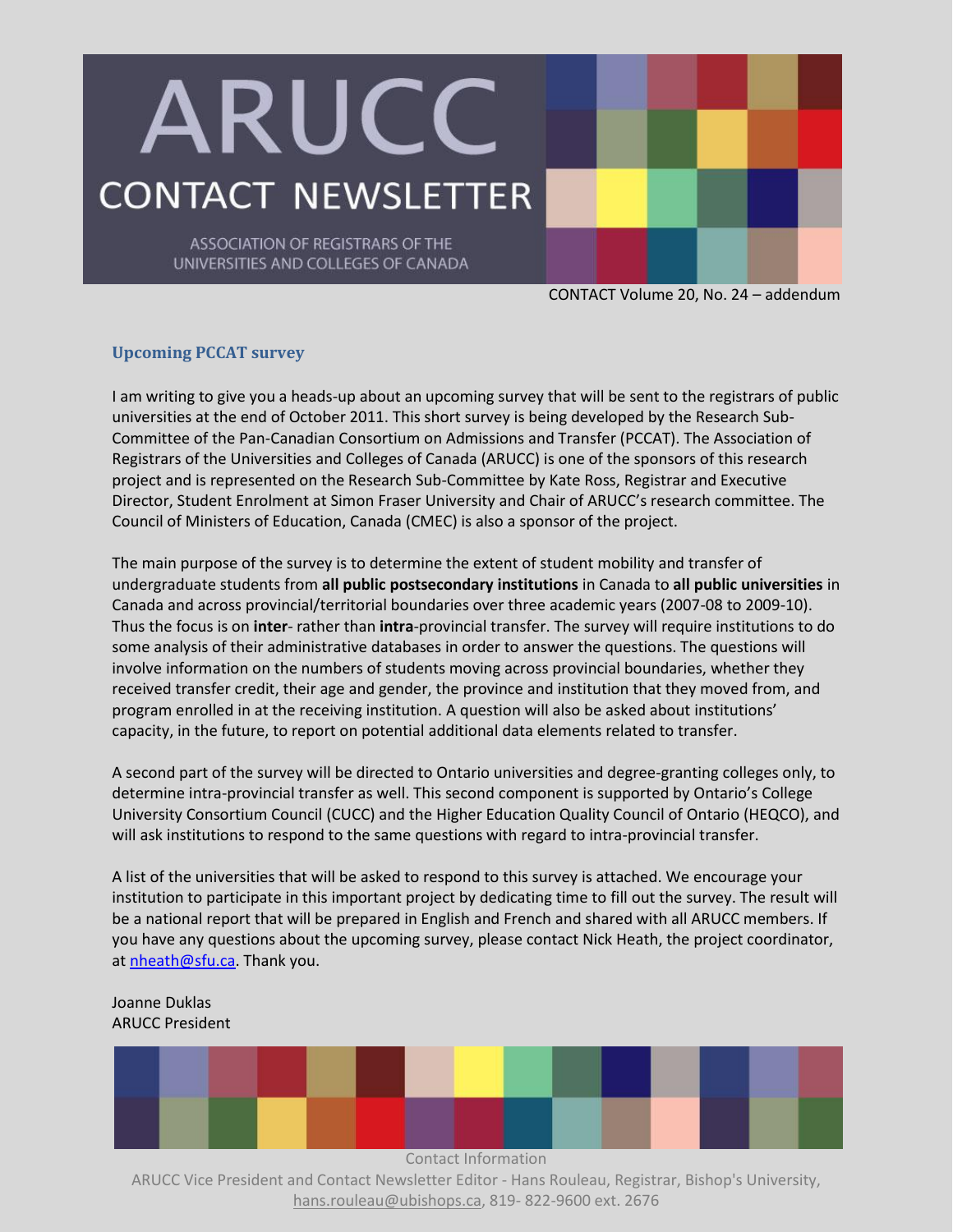**New Brunswick University of New Brunswick**  Province Postesecondary institution **Alberta Athabasca University Alberta Concordia University College of Alberta Alberta Grant MacEwan University Alberta Mount Royal University Alberta The King's University College Alberta University of Alberta Alberta University of Calgary Alberta University of Lethbridge British Columbia Capilano University British Columbia Emily Carr University of Art and Design British Columbia Kwantlen Polytechnic University British Columbia Royal Roads University British Columbia Simon Fraser University British Columbia Thompson Rivers University British Columbia University of British Columbia British Columbia University of Northern British Columbia British Columbia University of the Fraser Valley British Columbia University of Victoria British Columbia Vancouver Island University Manitoba Brandon University Manitoba Canadian Mennonite University Manitoba Collège universitaire de Saint‐Boniface Manitoba University of Manitoba Manitoba University of Winnipeg New Brunswick Mount Allison University New Brunswick St. Thomas University New Brunswick Université de Moncton Newfoundland and Labrador Memorial University of Newfoundland Nova Scotia Acadia University Nova Scotia Cape Breton University Nova Scotia Dalhousie University Nova Scotia Mount Saint Vincent University Nova Scotia Nova Scotia Agricultural College Nova Scotia NSCAD University (Nova Scotia College of Art and Design) Nova Scotia Saint Mary's University Nova Scotia St. Francis Xavier University Nova Scotia Université Sainte‐Anne Nova Scotia University of King's College Ontario Algoma University Ontario Algonquin College of Applied Arts and Technology Ontario Brescia University College Ontario Brock University Ontario Carleton University Ontario Centennial College of Applied Arts and Technology Ontario Conestoga College Institute of Technology and Advanced Learning Ontario Dominican University College (of Philosophy and Theology) Ontario Fanshawe College of Applied Arts and Technology Ontario George Brown College Ontario Georgian College of Applied Arts and Technology Ontario Humber College Institute of Technology & Advanced Learning Ontario King's University College at The University of Western Ontario Ontario La Cité collégiale**